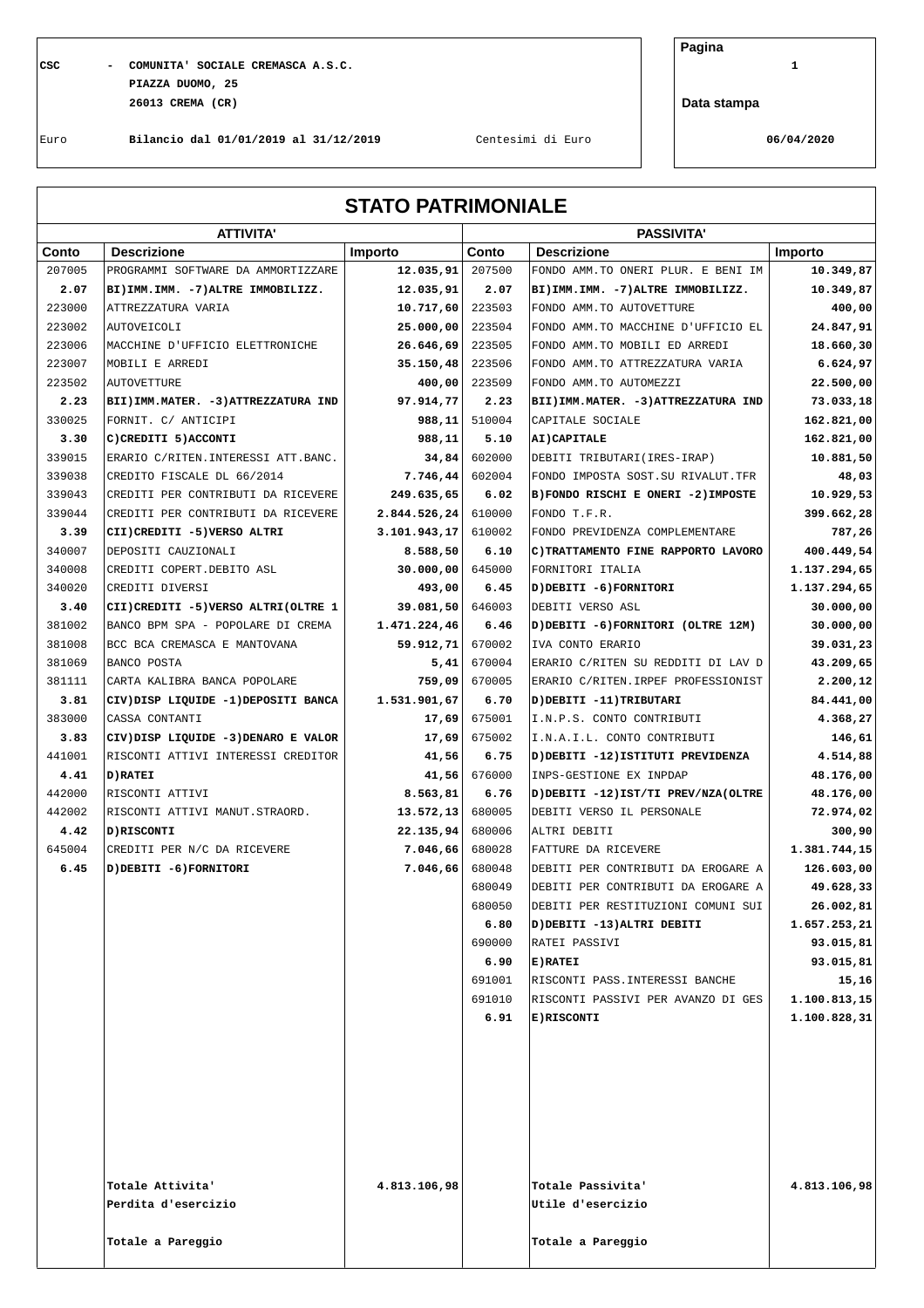## **CSC - COMUNITA' SOCIALE CREMASCA A.S.C. 1 PIAZZA DUOMO, 25 26013 CREMA (CR)**

**Pagina**

**Data stampa**

Euro **Bilancio dal 01/01/2019 al 31/12/2019** Centesimi di Euro **06/04/2020**

| <b>CONTO ECONOMICO</b> |                                                                   |                        |        |                                       |              |
|------------------------|-------------------------------------------------------------------|------------------------|--------|---------------------------------------|--------------|
|                        | <b>COSTI</b>                                                      |                        |        | <b>RICAVI</b>                         |              |
| Conto                  | <b>Descrizione</b>                                                | Importo                | Conto  | <b>Descrizione</b>                    | Importo      |
| 803100                 | SERVIZI RETTE TUTELE MINORI + FAM.                                | 1.401.242,23           | 905300 | ABBUONI E ARROTONDAMENTI ATTIVI       | 54,43        |
| 803101                 | SERVIZI RETTE STRUTTURE DISABILI (                                | 853.570, 59            | 905304 | INDENNIZZI ASSICURATIVI               | 956,45       |
| 803102                 | SERVIZI GESTIONE CDD IL SOLE                                      | 488.182,58             | 905324 | DONAZIONI                             | 121,19       |
| 803103                 | SERVIZI SAP                                                       | 3.121.905,24           | 9.05   | A5) ALTRI RICAVI                      | 1.132,07     |
| 803104                 | SERVIZI SAD                                                       | 604.121, 12            | 906100 | CONTRIBUTI STATALI                    | 120.208,12   |
| 803105                 | SERVIZI AD MINORI/ADULTI                                          | 252.127,84             | 906500 | CONTRIB. FDO NAZIONALE POLITICHE SO   | 300.000,00   |
| 803106                 | SERVIZI SIP                                                       | 10.114, 31             | 906501 | CONTRIB. FDO SOCIALE REGIONALE        | 952.082,67   |
| 803107                 | ALTRI SERVIZI IN GESTIONE ESTERNAL                                | 38.468,86              | 906502 | CONTR.FDO AMMINISTRAZIONE PROVINCI    | 61.984,82    |
| 803109                 | PROGETTO CENTRO DIURNO - CLAC                                     | 119.281,72             | 906503 | CONTRIB. COMUNI PER GESTIONE ASSOC    | 6.226.379,44 |
| 8.03                   | B7) SERVIZI                                                       | 6.889.014,49           | 906505 | CONTRIB. ATS EX AZIENDA SAN.LOCALE    | 682.675,07   |
| 804301                 | VIDIMAZ. / IMP.REG. / BOLLO / CCGG                                | 309,87                 | 906506 | CONTR. FDO DI SOLIDARIETA'            | 789.259,56   |
| 804400                 | FORZA MOTRICE-ILLUMINAZIONE                                       | 7.157,67               | 906507 | CONTRIBUTO COMUNE DI CREMA            | 30.337,20    |
| 804405                 | TELEFONICHE/TELEX 80%                                             | 11.058,88              | 906510 | FONDO NON AUTOSUFFICIENZA             | 319.741,48   |
| 804556                 | CONTRATTI ASSISTENZA SOFTWARE/HARD                                | 29.961,98              | 906511 | CONTRIBUTI ENTI PRIVATI PER PROGET    | 53.487,98    |
| 804564                 | TRASF.COMUNI-ALTRI ENTI COORD.SERV                                | 77.172,08              | 906513 | CONTRIBUTO REGIONE LOMBARDIA          | 187.921,31   |
| 804572                 | TRASF.COMUNE-ALTRI ENTI-PRIVATI 0.                                | 100.824,92             | 906515 | CONTRIBUTI ALTRI COMUNI O ENTI PRI    | 23.623,64    |
| 804573                 | TRASF.F.DO SOCIALE REGIONALI COMUN                                | 249.732,51             | 9.06   | A5) CONTRIBUTI CONTO ESERCIZIO        | 9.747.701,29 |
| 804574                 | TRAS. COMUNE-ALTRI ENTI QUOTA TITOL                               | 323.403,84             | 946001 | INTERESSI ATTIVI                      | 162,66       |
| 804575                 | TRASF.COMUNE-ALTRI ENTI OTA COM.CR                                | 6.306,56               | 9.46   | C16) PROV. FIN. - C) TITOLI DA ATTIVO | 162,66       |
| 804578                 | MANUTENZIONE AUTO DED. 20%                                        | 1.875, 43              | 970001 | SOPRAVVENIENZE ATTIVE                 | 2.480,90     |
| 804583                 | COSTO PROGETTO SMART BEAR                                         | 915,40                 | 9.70   | E20) PROVENTI STRAORDINARI            | 2.480,90     |
| 804584                 | COSTI PROGETTO CARE LEAVERS                                       | 253,20                 |        |                                       |              |
| 804600                 | ALTRI COSTI PER SERVIZI                                           | 453,92                 |        |                                       |              |
| 804603                 | TENUTA CONTABILITA` E PAGHE                                       | 26.498,88              |        |                                       |              |
| 804604                 | PRESTAZIONI OCCASIONALI                                           | 1.000,00               |        |                                       |              |
| 804607                 | ASSICURAZIONI REALI                                               | 15.068,93              |        |                                       |              |
| 804612                 | SPESE MANUTENZIONE LIMITE 5%                                      | 1.486,23               |        |                                       |              |
| 804613<br>804615       | SPESE MANUT. ORDINARIE BENI DI TER                                | 1.954,44               |        |                                       |              |
|                        | SPESE MANUTENZ. STRAORD. SU BENI DI                               | 12.542,95<br>20.282,00 |        |                                       |              |
| 804634<br>804635       | PRESTAZIONI PROF. ASSISTENTI SOCIAL<br>PRESTAZIONE PROF.PSICOLOGI |                        |        |                                       |              |
|                        |                                                                   | 81.561,42              |        |                                       |              |
| 804637                 | PRESTAZIONI PROF. CONSULENTI LEGALI                               | 22.464,43              |        |                                       |              |
| 804638                 | COSTI DI FORMAZIONE-AGGORN.E PREST                                | 11.137,46              |        |                                       |              |
| 804639                 | PRESTAZIONI PROF.CONSULENTI TECNIC                                | 30.424,77              |        |                                       |              |
| 804642<br>804645       | COMUNICAZIONI E PROMOZIONI<br>COMPENSI REVISORI DEI CONTI         | 2.283,94<br>11.419,20  |        |                                       |              |
| 804647                 | COSTI PER SERVIZI VOUCHERIZZATI-TI                                | 22.269,97              |        |                                       |              |
| 804648                 | ASSICURAZIONE AUTOVETTURE DED. 20%                                | 710,34                 |        |                                       |              |
| 804652                 | COSTI PROGETTO DOTE COMUNE                                        | 7.701,28               |        |                                       |              |
| 804653                 | SERVIZI PER AUTONOMIA ANZIANI-DISA                                | 15.367,83              |        |                                       |              |
| 804655                 | QUOTA PER MISURE REGIONALI                                        | 146.437,08             |        |                                       |              |
| 8.04                   | <b>B7)SERVIZI</b>                                                 | 1.240.037,41           |        |                                       |              |
| 805100                 | AFFITTI E LOCAZIONI PASSIVE                                       | 78.812,56              |        |                                       |              |
| 805214                 | CANONE NOLEGGIO AUTOVETTURE DED. 20                               | 4.667,10               |        |                                       |              |
| 805215                 | CANONI NOLEGGIO ATTREZZATURE                                      | 8.381,40               |        |                                       |              |
| 8.05                   | B8) GODIMENTO DI BENI DI TERZI                                    | 91.861,06              |        |                                       |              |
| 810011                 | COSTI MENSA PERSONALE DIPENDENTE                                  | 12.120,13              |        |                                       |              |
| 810018                 | STIPENDI GESTIONE AMMINISTRAZIONE                                 | 272.825,57             |        |                                       |              |
| 810019                 | STIPENDI SERVIZIO INSER.LAVORATIVO                                | 14.504,06              |        |                                       |              |
| 810020                 | STIPENDI ASSIST. SOCIALI TUTELA MIN                               | 182.920,13             |        |                                       |              |
| 810021                 | STIPENDI SERVIZIO SOCIALE PROFESS.                                | 413.636,98             |        |                                       |              |
| 810022                 | STIPENDI UFFICIO DI PIANO                                         | 24.953,11              |        |                                       |              |
| 810023                 | STIPENDI PSICOLOGI TUTELA MINORI I                                | 37.375,96              |        |                                       |              |
|                        |                                                                   |                        |        |                                       |              |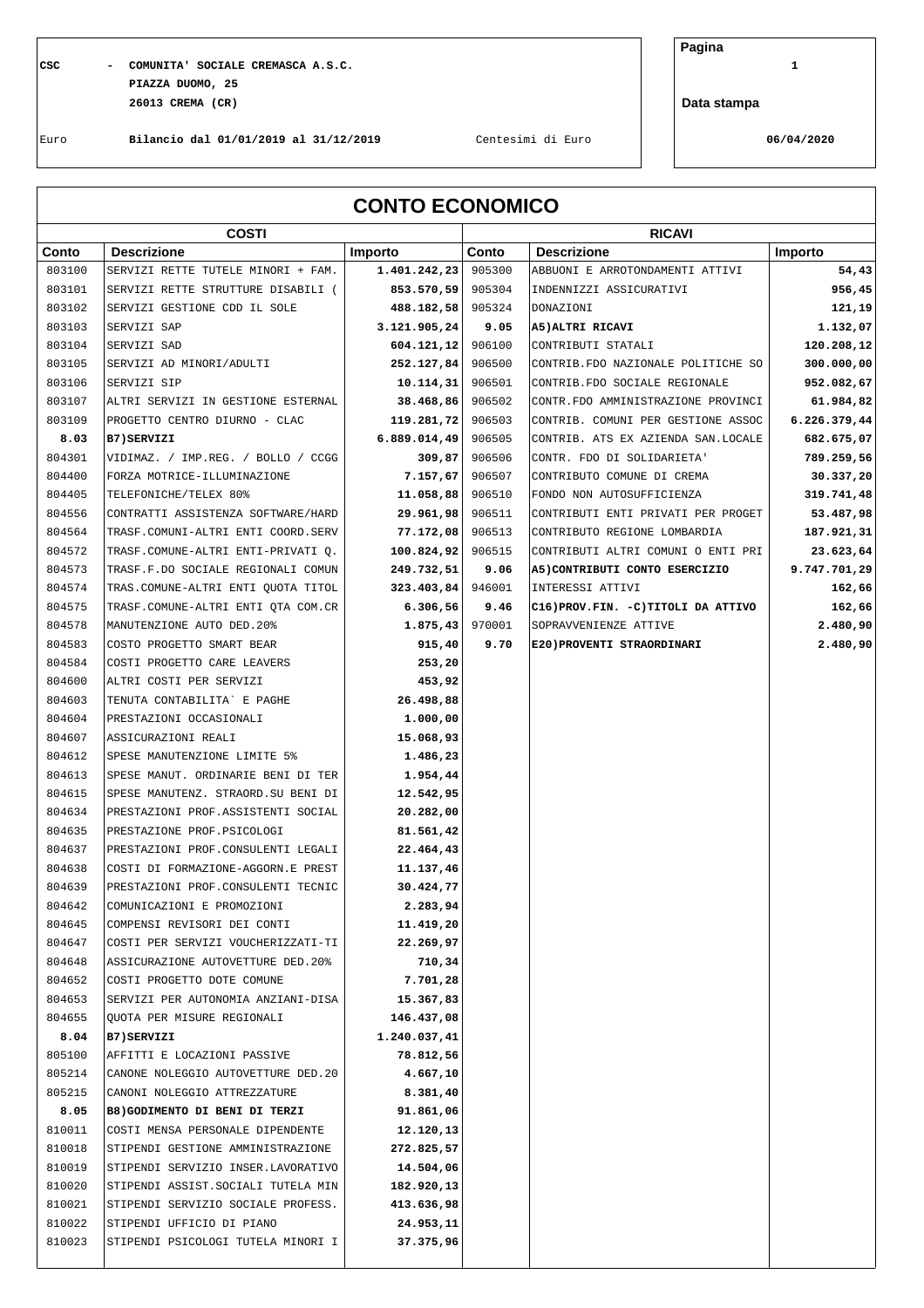## **CSC - COMUNITA' SOCIALE CREMASCA A.S.C. 2 PIAZZA DUOMO, 25 26013 CREMA (CR)**

**Pagina**

**Data stampa**

Euro **Bilancio dal 01/01/2019 al 31/12/2019** Centesimi di Euro **06/04/2020**

| <b>CONTO ECONOMICO</b> |                                            |                      |       |                    |         |
|------------------------|--------------------------------------------|----------------------|-------|--------------------|---------|
|                        | <b>COSTI</b>                               |                      |       | <b>RICAVI</b>      |         |
| Conto                  | <b>Descrizione</b>                         | Importo              | Conto | <b>Descrizione</b> | Importo |
| 810024                 | STIPENDI EDUCATORI PROF. TUTELA MIN        | 20.689,79            |       |                    |         |
| 810025                 | STIP.TIROCINI PIANO PROV.AZ SISTEM         | 5.940,00             |       |                    |         |
| 810100                 | SALARI FORMAZIONE LAVORO                   | 43.406,00            |       |                    |         |
| 8.10                   | B9) PERSONALE -A) SALARI E STIPENDI        | 1.028.371,73         |       |                    |         |
| 811005                 | CONTRIBUTI INAIL                           | 7.715,40             |       |                    |         |
| 811022                 | CONTRIB. INPS GESTIONE AMMINIST.           | 13.049,43            |       |                    |         |
| 811023                 | CONTRIB. INPS SERV. INSERIM. LAVORAT       | 972,81               |       |                    |         |
| 811024                 | CONTRIB. INPS ASS. SOCIALI TUTELA M        | 7.743,49             |       |                    |         |
| 811025                 | CONTRIB. INPS SERV. SOCIALE PROFESS        | 20.875,32            |       |                    |         |
| 811026                 | CONTRIB. INPS UFFICIO DI PIANO             | 1.385,87             |       |                    |         |
| 811027                 | CONTRIB. INPS PSICOLOGI TUTELA MIN         | 2.007,98             |       |                    |         |
| 811028                 | CONTRIB. INPS EDUC. PROF. TUTELA MIN       | 1.649,18             |       |                    |         |
| 811041                 | INPS-EX INPDAP GESTIONE AMMINISTR.         | 60.421,00            |       |                    |         |
| 811042                 | INPS-EX INPDAP SERV. INSERIM. LAVORA       | 3.150,54             |       |                    |         |
| 811043                 | INPS-EX INPDAP ASS. SOCIALI TUTELA         | 43.950,36            |       |                    |         |
| 811044                 | INPS-EX INPDAP SERVIZIO SOCIALE PR         | 97.128,67            |       |                    |         |
| 811045                 | INPS-EX INPDAP PSICOLOGI TUTELA MI         | 8.631,81             |       |                    |         |
| 811046                 | INPS-EX INPDAP EDUC.PROF.TUTELA MI         | 4.202,56             |       |                    |         |
| 811047                 | INPS-EX INPDAP UFFICIO DI PIANO            | 5.772,98             |       |                    |         |
| 8.11                   | B9) PERSONALE -B) ONERI SOCIALI            | 278.657,40           |       |                    |         |
| 812000                 | ACCANTONAMENTI PER TFR                     | 68.459,24            |       |                    |         |
| 812006                 | ACCANT. FDO PENSIONE EURIZON/MEDIU         | 2.259,95             |       |                    |         |
| 812008                 | ACCANTONAMENTO FDO PENSIONE ALLEAT         | 4.861,61             |       |                    |         |
| 812012                 | ACCANTONAM. FONDO PENS. ARTI E MESTI       | 433,07               |       |                    |         |
| 8.12                   | B9) PERSONALE -C) T.F.R.                   | 76.013,87            |       |                    |         |
| 820600                 | AMMOR.TO ALTRI COSTI PLURIENNALI           | 1.889,79             |       |                    |         |
| 8.20                   | B10) AMMORTAMENTI - A) IMMOB/ONI IMMA      | 1.889,79             |       |                    |         |
| 821500                 | AMMOR.TO ATTREZZATURE                      | 1.443,66             |       |                    |         |
| 821601                 | AMMOR.TO AUTOMEZZI                         | 5.000,00             |       |                    |         |
| 821602                 | AMMOR.TO MACCHINE D'UFFICIO                | 2.118,06             |       |                    |         |
| 821604                 | AMMOR.TO MOBILI ED ARREDI                  | 4.124,72             |       |                    |         |
| 8.21                   | B10) AMMORTAMENTI -B) IMMOB/NI MATER       | 12.686,44            |       |                    |         |
| 835100                 | IMPOSTE E TASSE DELL'ESERCIZIO             | 1.021,00             |       |                    |         |
| 835104                 | IMPOSTE COMUNALI                           | 1.705,00             |       |                    |         |
| 835501                 | CARBURANTI, LUBRIFICANTI E SIMILI          | 3.456,59             |       |                    |         |
| 835502                 | BOLLI AUTOMEZZI                            | 288,03               |       |                    |         |
| 835503                 | RISCALDAMENTO - GAS NATURALE - PEL         | 7.273,11             |       |                    |         |
| 835505                 | SPESE PER CONVEGNI                         | 854,54               |       |                    |         |
| 835506                 | SPESE FISCALMENTE INDEDUCIBILI             | 337,52               |       |                    |         |
| 835507                 | COSTI DI TRASFERTA                         | 1.566,76             |       |                    |         |
| 835508                 | SPESE GENERALI VARIE                       | 2.564,26             |       |                    |         |
| 835509                 | LIBRI/ABB.RIVISTE QUOTID.E SOFTWAR         | 325,20               |       |                    |         |
| 835510                 | POSTALI E VALORI BOLLATI                   | 1.248,80             |       |                    |         |
| 835516                 | SPESE DI RAPPRESENTANZA                    | 2.876,44             |       |                    |         |
| 835518                 | SCONTI/ARROTONDAMENTI PASSIVI              | 27,12                |       |                    |         |
| 835527<br>835528       | CANCELLERIA E STAMPATI<br>CAT FULL SERVICE | 2.314,95<br>1.695,85 |       |                    |         |
|                        |                                            |                      |       |                    |         |
| 835534                 | CONSUMO ACQUA                              | 272,50               |       |                    |         |
| 835536                 | RIMBORSO SPESE COLLABORATORI               | 4.000,00             |       |                    |         |
| 835539                 | CONTRIBUTI E QUOTE ASSOCIATIVE             | 908,66               |       |                    |         |
| 835541                 | PULIZIE LOCALI                             | 8.052,00             |       |                    |         |
| 835551<br>835571       | BOLLI AUTOVETTURE DED.20%                  | 270,49               |       |                    |         |
|                        | CARB./LUBR. E SIMILI DED.20%               | 3.251,07             |       |                    |         |